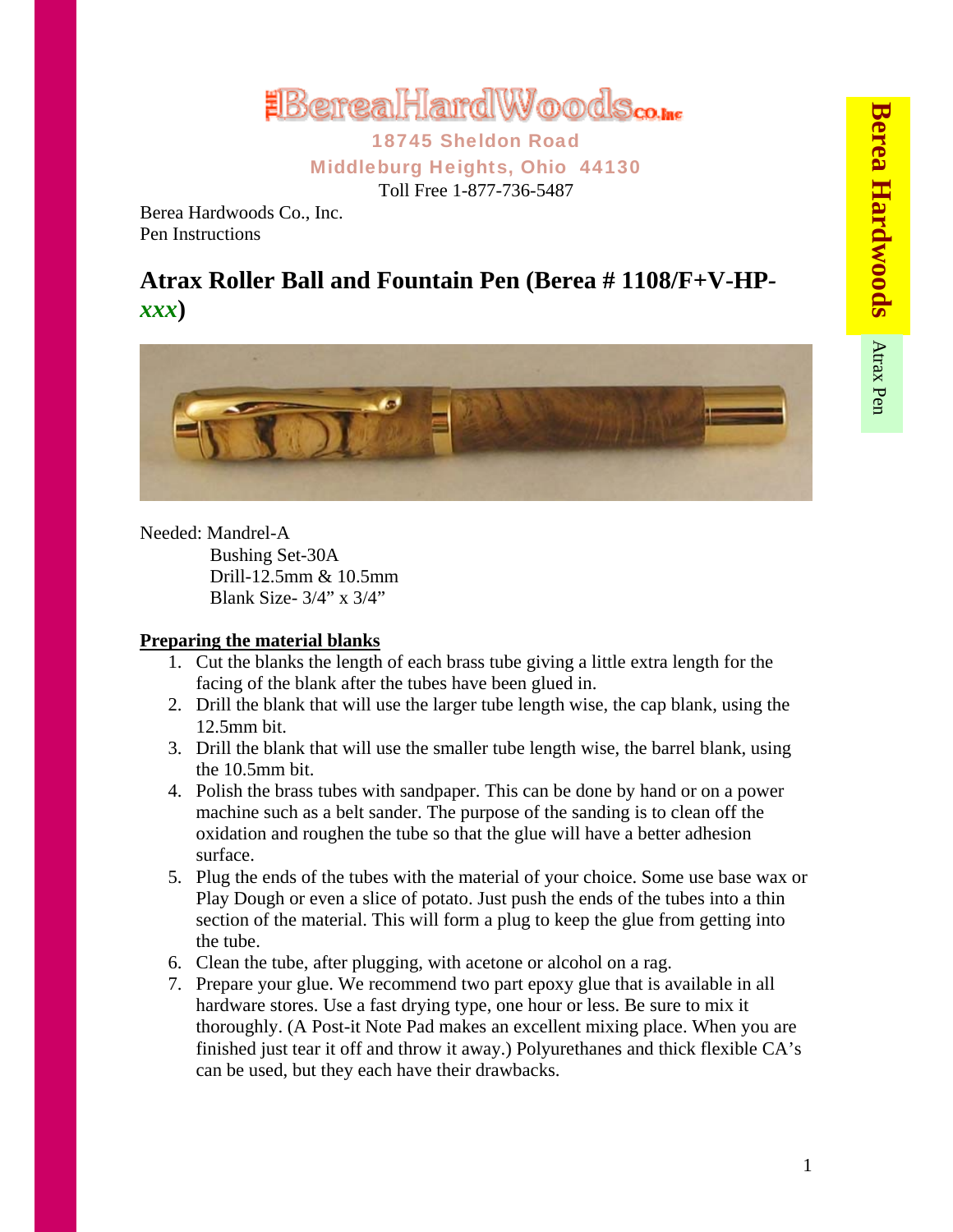- 8. Place some of the epoxy into the blank using a small piece of dowel or other small stick.
- 9. Roll the appropriate tube in the epoxy.
- 10. Insert the tube with a twisting motion until it is almost in the material blank. Then use the dowel to push it until the end is flush with the blank. Use the stick to rake off the excess glue even with the blank and the tube.
- 11. Push the brass tube through the blank until the other end is flush with the blank. Then rake the glue flush with that end. Now push the tube back into the blank until the tube is equidistant between both ends of the blank.
- 12. Move it aside for 60 minutes until the epoxy has had time to reach its maximum strength.
- 13. If you are using CA glue, the wait is much shorter. When using polyurethane the wait will be about 24 hours.
- 14. When the glue has cured, use a hobby knife to remove the plugs from the ends. It is also a good idea to clean the tubes with a brass gun cleaning brush or a rolled up piece of sandpaper to remove any glue that may have gotten into the tubes.
- 15. Not cleaning out all glue from the tubes is the most common cause of pen failure. BE CERTAIN that all dried glue is removed from inside the tubes before proceeding.
- 16. Using a barrel trimmer of the proper size, face off the ends of the blanks until you can just see bright brass. STOP facing at this point. Your pen's proper operation is dependent on having the proper length tubes. This facing operation can also be done with the proper jig and a disk or belt sander.
- 17. Not having the proper tube length is the #2 cause of pen failure. Sanding, on a disk sander, using a jig to hold the tube square with the disk, is a more sure way of getting the proper length. It should be tried if you have any doubt as to your abilities to square the material with the barrel trimmer.
- 18. Another good method of squaring the ends of the blank is to turn the blank until it is just round. Using a miter gauge to maintain the blank perpendicular to the sanding disk, just touch the ends to the disk. Once the blanks are square and you can see the ends of the tubes brighten, then return the blanks to the mandrel and finish the turning until the desired contour is accomplished.

## **Turning the Blanks**



1. Assemble the blanks on the mandrel with the right bushings in the right place. The right bushing can be found by comparing the diameter of the bushing to the piece of hardware that will be placed in that place. For instance, the bushing that is the same size as the clip will fit on the end of the blank that will eventually become the top of the cap.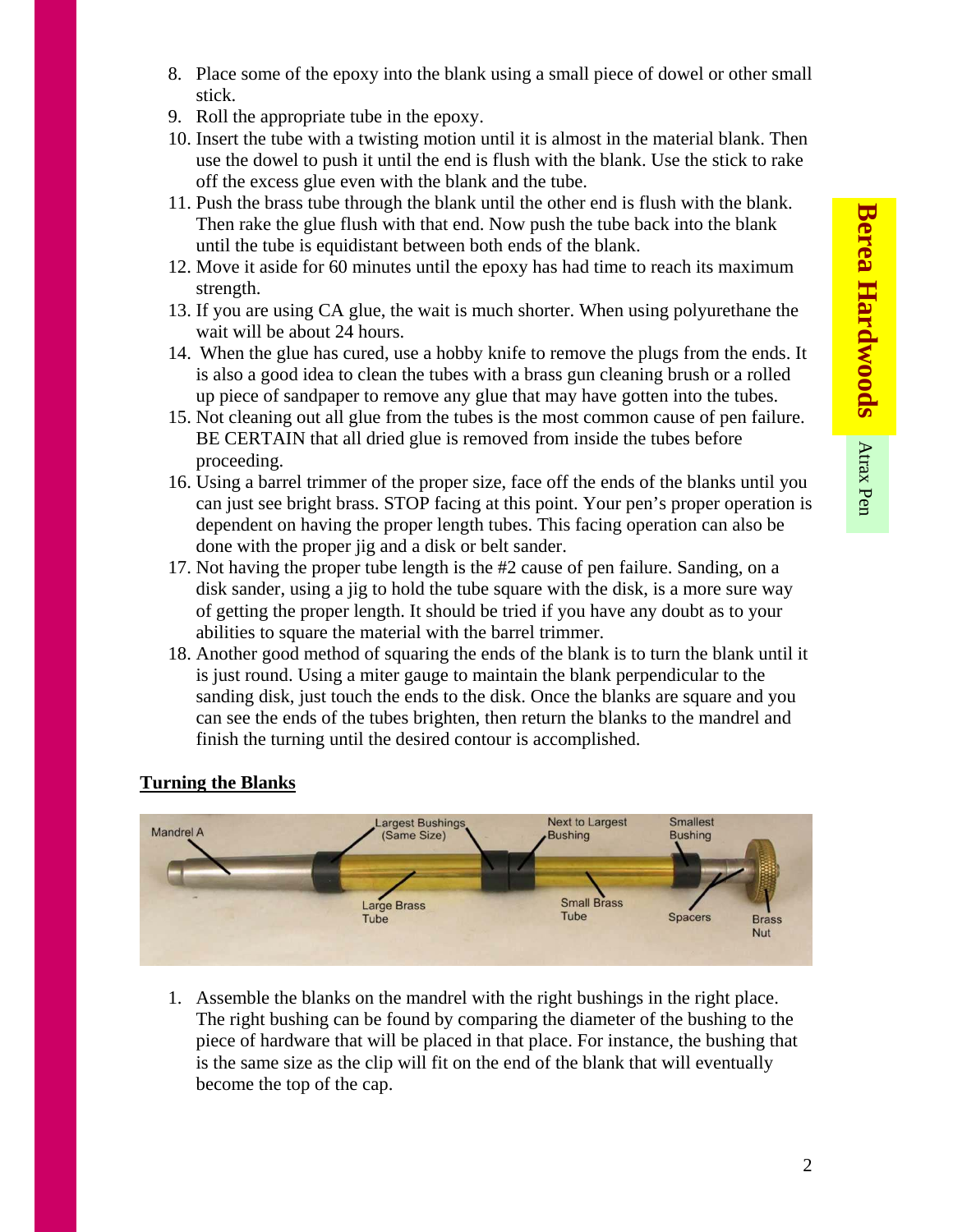- 2. Tighten the tailstock before tightening the blanks on the mandrel. This will center the mandrel first. Then tighten the nut that holds the blanks.
- 3. Turn the blanks to the desired contour making sure that the area next to the bushing is turned to the size of the adjacent bushing.
- 4. After turning the blank, sand the surface in progressive steps until you get to 400 or 500 grit.
- 5. After sanding, stop the lathe and,
- 6. If a higher polish finish is desired continue sanding with Micro Mesh through 12000 grit.
- 7. Apply the finish of your choice and polish.
- 8. Remove the blanks from the mandrel. It might be wise to mark the larger end of the barrel blank, inside the tube, since there is only a slight difference in size.

## **Pen Assembly**



Please refer to the Pen Parts diagram above.

The third most common error resulting in a non-functional or damaged pen is the misalignment of the parts when pressing them in place. The use of a good pen press or small arbor press is recommended, but it can be accomplished with a good "C" clamp and much care. When pressing in the various parts, by any means, BE SURE that the parts are straight and in line with the blanks. If the part is cocked or otherwise misaligned, at the very least, a poor fitting pen will result. At the worst, you may have a pen that is not usable. Exercise caution here!

One other word about pen parts. Occasionally, you will encounter parts that are a little loose fitting. This can be corrected by using a SMALL spot of glue, usually CA, on these parts before pressing them home.

- 1. Place the center band over the smaller, threaded end of the threaded insert.
- 2. Press the center band/treaded insert assembly into one end of the cap blank.
- 3. Slide the clip over the finial and press this into place on the other end of the cap. Be sure to orient the clip to you preference before pressing. Now, lay the cap aside.
- 4. Assemble the stop ring onto the nib coupler.
- 5. Press the coupler and stop ring into the larger end of the barrel blank.
- 6. Press the blind end coupler into the other end of the barrel blank.
- 7. Screw the end cap into place.
- **8. If making the fountain pen\*\***
- **9. Choose the Pump or the Cartridge and install it on the Nib.**
- **10. Screw the Nib into the Nib End Cap.**
- **11. If making the roller ball\*\***